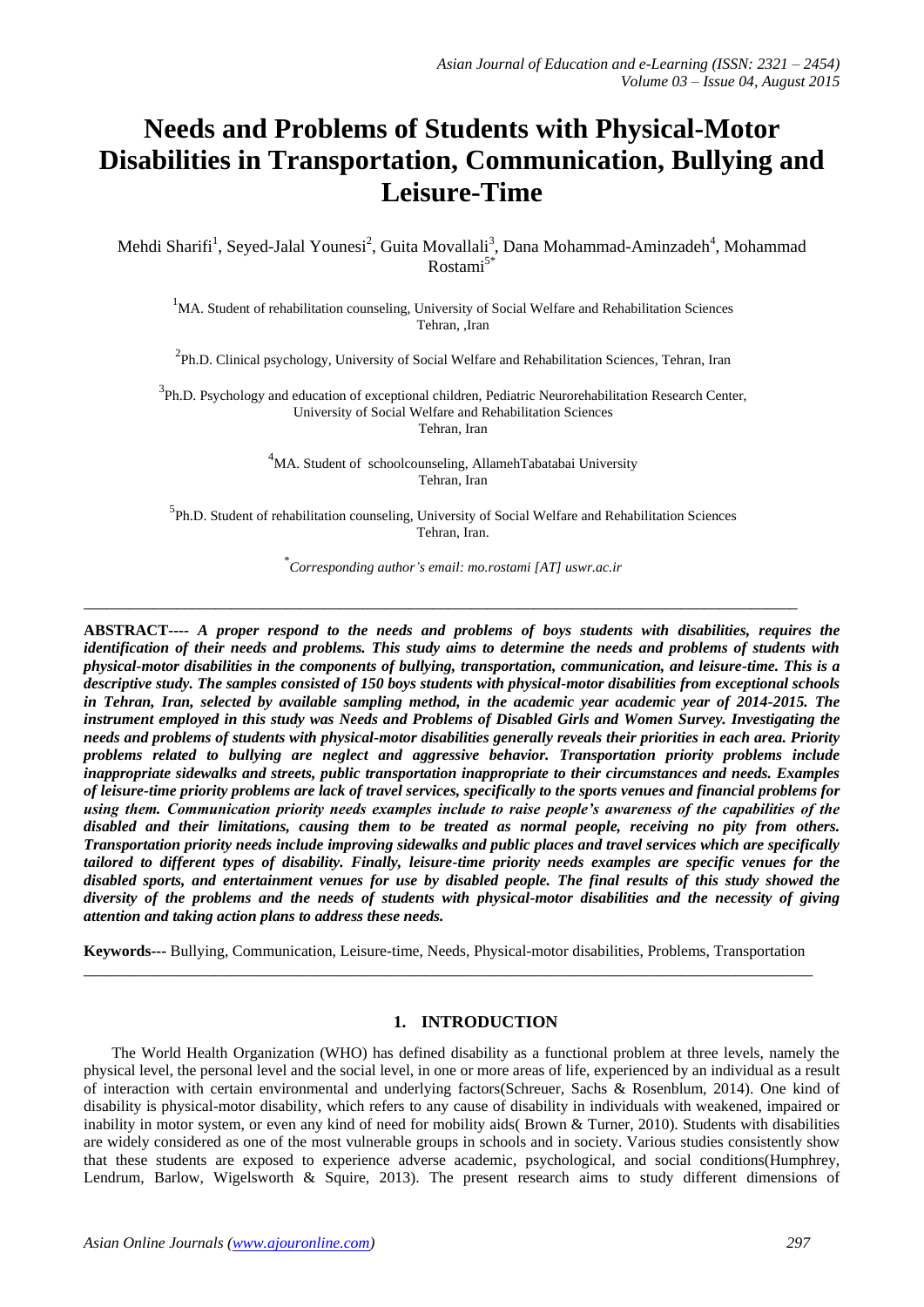communication, bullying, leisure-time, and transportation in students with physical-motor disabilities. All these dimensions are important aspects, which influence the lives of these students and can have profound consequences. Hence, the value of each will be discussed.

The majority of people around the world recognize that the ability to communicate is one of the basic human needs. Communications in students, apart from facilitating their social, cognitive and emotional development, can lead to feelings of well-being, a component of a very high life quality and social competence( Hartley & Wirz, 2002). Several studies have shown that the participation of physical-motor disabled students in social environments is very limited compared with that of normal students(Law, Petrenchik, King, Hurley, 2007; Stevens, Steele, Jutai, Kalnins, Bortolussi, Biggar, 1996). Other studies have attributed the impediments of this limited participation in these students to several reasons such as lack of communication skills( Haidarpour, Dokanaifar, Bahari, 2009), shyness and social phobia(Izgiç, Akyuz, Dogan, Kugu, 2004), low self-efficacy(Gilak, Zadehmohammadi, Bagheri, 2013), low self-concept(Ferro, Boyle, 2013), low quality of life(Ju, Lee, Lo, Wang, Chu, Lin, 2006), the phenomenon of stigma and humiliation(Goffman, 1963), and social segregation(Mihaylov, Jarvis, Colver, Beresford, 2004). Additionally, other researchers have mentioned other reasons for the limited participation by disabled students, such as the environmental factors, urban impediments and low public services (Law, Petrenchik, King, Hurley, 2007; Mihaylov, Jarvis, Colver, Beresford, 2004; McManus, Michelsen, Parkinson, Colver, Beckung, Pez, et al. 2006).

Recent global reports on disability, suggests a very high physical bullying toward people with disabilities, and this is a major risk factor for their health(Khalifeh, Howard, Osborn, Moran, Johnson, 2013). It seems that students with disabilities are more vulnerable to interpersonal bullying as compared with ordinary students. Different meta-analysis findings on the prevalence of bullying against disabled students indicate that the prevalence of different kinds of combined bullying against the disabled students is 26.7%, physical bullying 13.7%, and sexual bullying 20.4%. Studies also have indicated that students with disabilities are three to four times more likely to be victims of various forms of bullying. However, based on gender, different patterns of bullying are at work(Jones, Bellis, Wood, Hughes, McCoy, Eckley, et al. 2012). The male physically disabled are more abused and neglected than their female counterparts, while girls with disabilities are more sexually abused( Lin, Lin, Lin, Wu, Li, Kuo, 2010). High risk of bullying in physicalmotor disabled students may be due to several factors such as deprivation of education and employment, need of family help in everyday life, low physical and psychological defenses, communication impediments and problems, social stigma and segregation(Hughes, Bellis, Jones, Wood, Bates, Eckley, et al. 2012).

Leisure or enjoyable activities at school provide opportunities for enjoyment, relaxation, recreation, selfdetermination, identity finding, and personal and social growth. Additionally, participation in meaningful leisure-time has a high positive correlation with students' well-being and quality of life, especially if they fit the skills and interests of students, particularly in relation to people with various disabilities (Schreuer, Sachs & Rosenblum, 2014). Students with physical-motor disabilities participate less than their normal peers in diversified entertainments, while they are more engaged in passive leisure activities (such as watching television). Studies also have shown that people who are less involved in their daily activities are more likely to spend their leisure time passively (e.g., reading, watching TV and video, and listening to the radio). They are less likely to spend time on social entertainment (e.g., theater, culture, and social events) compared with normal children(Pagán-Rodríguez, 2014; Longo, Badia, Orgaz, 2013). Furthermore, besides personal factors (e.g., age, sex, motivation, lifestyle, and educational level), participation in leisure activities by students with disabilities may be determined by impediment factors associated with the disability itself. These impediments include lack of transportation services specific to the sport venues, financial difficulties, and lack of disabled sports and entertainment venues(Badia, Orgaz, 2011). In any case, knowing the proper methods of leisure-time for the disabled and explaining its impact on their physical and mental health and happiness are of great importance and require more attention.

According to Article 2 of the Comprehensive Act of Protection of the Rights of Persons with Disabilities, all ministries and organizations, institutions and public companies as well as public institutions are required to design, manufacture, and construct buildings, public places, streets, and equipment in such a way as to provide access and benefit services for all people with disabilities. On the one hand, in Iran, noncompliance with technical standards for the construction of streets and public buildings and lack of attention to the public use of educational, health, working environments has not only caused the disabled and veterans but also sometimes, healthy people to be limited to their homes, isolated, and kept away from others(Safdarzadegg, 2014). Therefore, municipalities have been somewhat unsuccessful to make such environments appropriate for the disabled and veterans. On the other hand, keeping these groups of people away from the society and using their actual and potential abilities needs a number of measures, such as making appropriate actions to upgrade urban transportation and the transportation system. The access to public buildings and equipment, transportation, recreation and tourism centers by the disabled will not only be beneficial to allow them to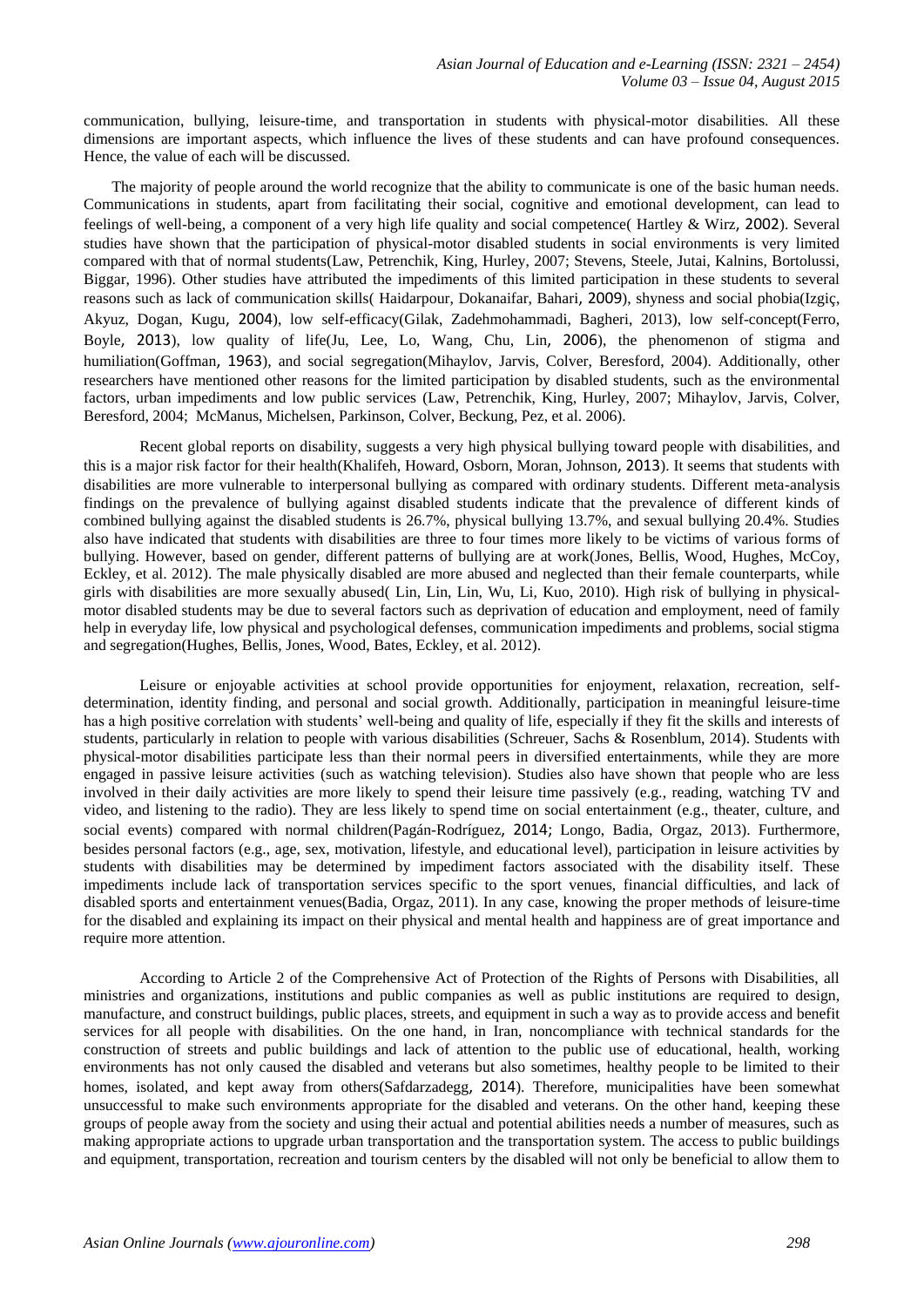use their talents and capabilities, but also will be beneficial as a new form of preventing disabilities(Bezi, Kiani, & Afrasiabirad, 2011).

In conclusion, the elimination of any kind of discrimination against youth and students with physical-motor disabilities and the provision of plans and grounds for their participation in society and enjoying equal opportunities will not be possible, except through understanding their true needs and problems using their first hand experiences. Iranian studies on the issues and problems of the disabled are mainly restricted to MA or PhD dissertations in the fields of rehabilitation and social-work and to a lesser degree the studies conducted by interested academic researchers(Sharifiansani, Sajjadi, Toloee, &Kazemnezhad, 2006). The most relevant research in this regard so far, is the research done on a sample of 216 girls and women with disabilities about their needs and problems. The results showed the diversity of the problems and needs of girls and women with physical-motor disabilities in the fields of education, employment, bullying, marriage and family, traveling, treatment and rehabilitation, communication, and leisure-time (Sharifiansani, Sajjadi, Toloee, Kazemnezhad, 2006). The present study examines each of the four dimensions of communication, bullying, leisure-time, and transportation in male students with physical-motor disabilities. Therefore, given that the evaluation of the needs and problems together can provide a clear picture for future research, while at the same time can help identify the needs and problems of this group; which will have effective consequences on official policies. So this study aims to determine the needs and problems of students with physical-motor disabilities in the components of bullying, transportation, communication, and leisure-time.

## **2. METHODS**

This study is a descriptive research conducted on male students with physical-motor disabilities in the academic year of 2014-2015. Our statistical research community consisted of all boy students with physical-motor disabilities in exceptional boys' high schools in Tehran, Iran. Of these, 150 students were selected using available sampling methods.

For data collection, Needs and Problems of Disabled Girls and Women questionnaire was used( Sharifiansani, Sajjadi, Toloee, Kazemnezhad, 2006). The questionnaires were completed through face-to-face interviews by trained interviewers. The questionnaire contains 82 items, including two subscales: current situation (status quo) andassessment of the needs and problems. The assessment of the needs and problems subscale measures are variables such as employment, education, marriage, communication, transportation, leisure-time, economy, and bullying. Cronbach's alpha reliability was 76% and its content validity was confirmed by experts(Sharifiansani, Sajjadi, Toloee, Kazemnezhad, 2006). At the beginning, three exceptional boys' high school (Soroush, Emam-Ali and Haj-Babaei Exceptional Education Complexes) with a sufficient sample size for the study (at least 50 students) were selected. After receiving permission from the Exceptional Education Organization of Tehran, and coordinating with educators, and gaining the parents and students' satisfaction (including a written informed consent), the interviews were conducted and the questionnaires were distributed to the students with physical-motor disabilities. After obtaining a license from the Ethics Committee of the Welfare and Rehabilitation Sciences University, the study was launched. Then, all the subjects were informed about the nature, the purpose, and the confidentiality of the results. Furthermore, the subjects were ensured that they have the right to withdraw from the study whenever they want, and there is no force or obligation for them to participate in the study against their will. The subjects' names and identities and group information will remain confidential. The results obtained will be provided to persons and organizations only with the consent of every subject of the group studied. For the final analysis, the collected data were analyzed using descriptive statistics.

#### **3. RESULTS**

The results can be examined in two parts, first the information that draws an overall picture of the population in the various dimensions, and then the findings that show the priority needs and problems of the studied group. However, the present study only examines four areas of Needs and Problems of Disabled Girls and Women Questionnaire (bullying, transportation, communication, and leisure-time) in boy students with physical-motor disabilities.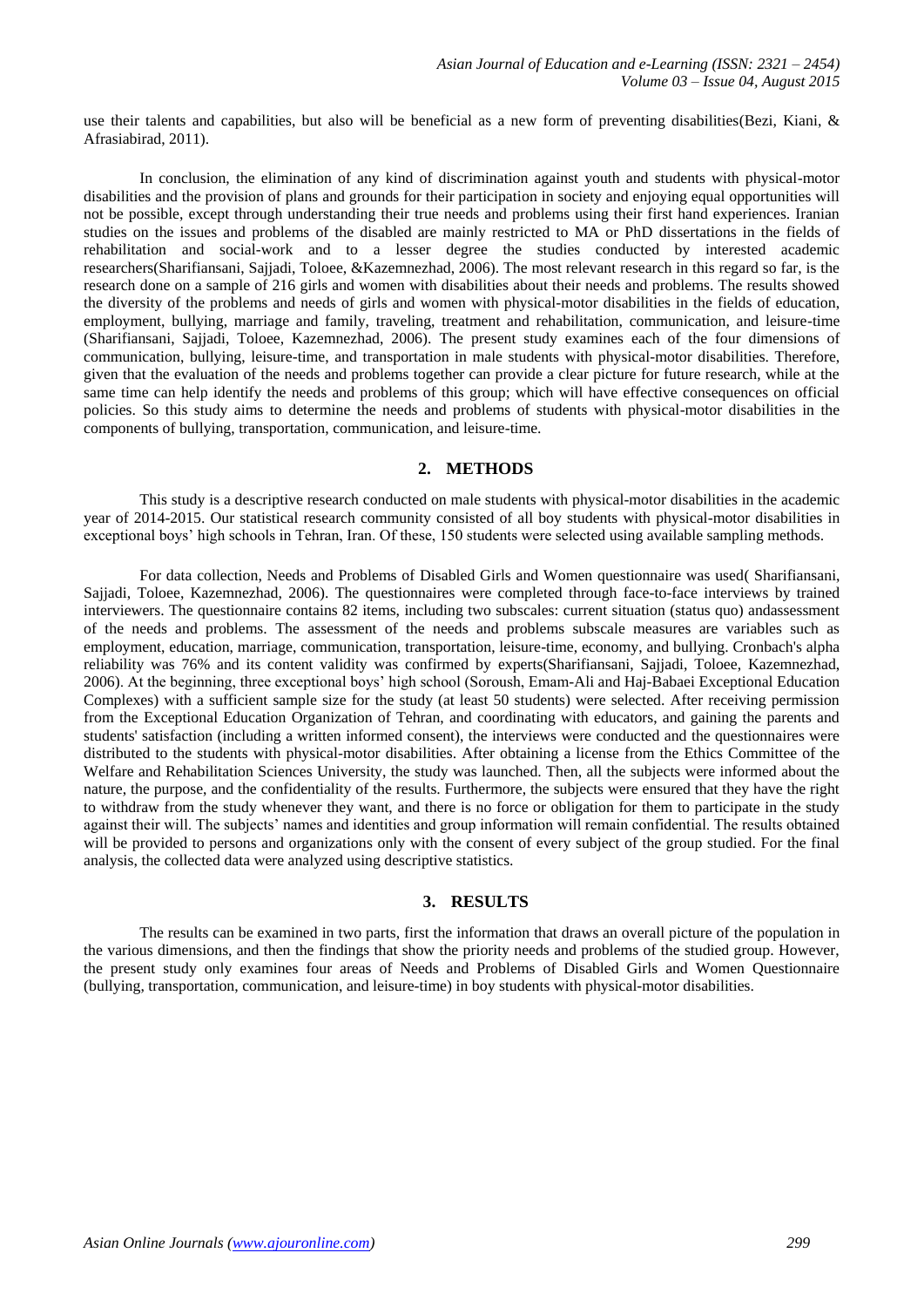*Asian Journal of Education and e-Learning (ISSN: 2321 – 2454) Volume 03 – Issue 04, August 2015*

| Overall picture of people with           | <b>Percentage</b> | Overall picture of people with           | Percentage |
|------------------------------------------|-------------------|------------------------------------------|------------|
| disabilities in various aspects          |                   | disabilities in various aspects          |            |
| Quantity of the received services        | 60%               | Most frequent cause of disability due to | 50.1%      |
| Use of Services                          | 3.54%             | illness                                  |            |
| Physical complications due to disability | 30%               | Quality of the services received         | 48%        |
| There are other people with disabilities |                   | Lack of disease or physical/mental       | 65.6%      |
| in the family                            | 29%               | problems except for physical-motor       |            |
| Good or very good health                 |                   | disability                               |            |
| Bad or very bad health                   | 41.12%            | Lack of progressive disability           | 80%        |
| Highly satisfied with the current        | 21.8%             | Consanguineous parents                   | 66.6%      |
| situation                                | 28.6%             | Average health status                    | 38%        |
| Sports activities                        |                   | Moderate satisfaction with the current   | 39%        |
| Aged from 20 -23                         | 39%               | situation                                |            |
| Moderate to severe disability            | 40%               | Low and very low satisfaction with the   | 32.4%      |
| Belonging to lower socio-economic        | 60.2%             | current situation                        |            |
| classes                                  | $\%75$            | aged from 14 -20                         | 60%        |
|                                          |                   | Being high school student                | 100%       |
|                                          |                   | Extremely severe disabilities            | 38.8%      |
|                                          |                   |                                          |            |

**Table 1:** Demographic Data of the Studied Students

According to Table 1an important issue is the cause of disability and its onset time (mean  $= 4.8$  years) and that the highest percentage for the disease was 50.1%. On the other hand, 29% of the study population had another disabled person in the family and 66.6% of the parents were consanguineous. Then, 30% of respondents stated that they have suffered complications from their physical-motor disabilities. Another point is the importance of educating the society on how to treat students with physical-motor disabilities. This need has been given much attention in most items of the questionnaire.

| <b>Table 2:</b> Main Problems and Needs of the Students Studied |  |  |
|-----------------------------------------------------------------|--|--|
|-----------------------------------------------------------------|--|--|

| Variable                   | Category        | <b>Dimension</b>                                           | <b>Percentage</b> |
|----------------------------|-----------------|------------------------------------------------------------|-------------------|
| Transportation<br>Problems |                 | -Inappropriate sidewalks and streets                       | %91.3             |
|                            |                 | - Improper travel services specifically tailored to the    | %70.8             |
|                            |                 | circumstances and needs of the disabled                    |                   |
|                            | Leisure-time    | -No specific transportation service for the use of sport   | %39/7             |
|                            |                 | venues                                                     |                   |
|                            |                 | -Financial difficulties for the use of sport venues        | %29.5             |
|                            | <b>Bullying</b> | Neglect                                                    | %41.1             |
|                            |                 | Aggressive behavior                                        | %18               |
|                            |                 |                                                            |                   |
| <b>Needs</b>               | Transportation  | -Improving sidewalks and public places                     | %88               |
|                            |                 | -Travel services tailored to the type of disability        | %55.5             |
|                            |                 | -Equipping public places to equipment's facilitating the   | %47               |
|                            |                 | passage of people with disabilities                        |                   |
|                            | Leisure-time    | -Certain sports venues for the disabled                    | %80.2             |
|                            |                 | -Certain recreation venues for the disabled                | %78.6             |
|                            |                 | -Funding the use of recreational and sports facilities     | %77.5             |
|                            | Communications  | -Raising the awareness of people about the capabilities of | %74.5             |
|                            |                 | people with disabilities to deal with the limitations      |                   |
|                            |                 | -Normal and pitiless behavior from others                  | %66.9             |
|                            |                 | -Keeping a close family member when in public              | %34               |

According to Table 2each of the priority problems and needs were identified in two dimensions and four areas. First, bullying priority problems were considered in two dimensions, namely neglect and aggressive behavior. Second, leisuretime priority problems were considered in two dimension, namely lack of travel services specific to the sport venues and financial problems for the using them. Third, transportation priority problems were considered in two dimensions, namely inappropriate sidewalks and streets, public transportation inappropriate to their circumstances and needs.

Another dimension of this research was the priority needs of students with physical-motor disabilities for communication. Therefore, communication priority needs were considered in two dimensions, namely raising people's awareness of the abilities of the disabled and their limits even though they have been receiving a normal treatment with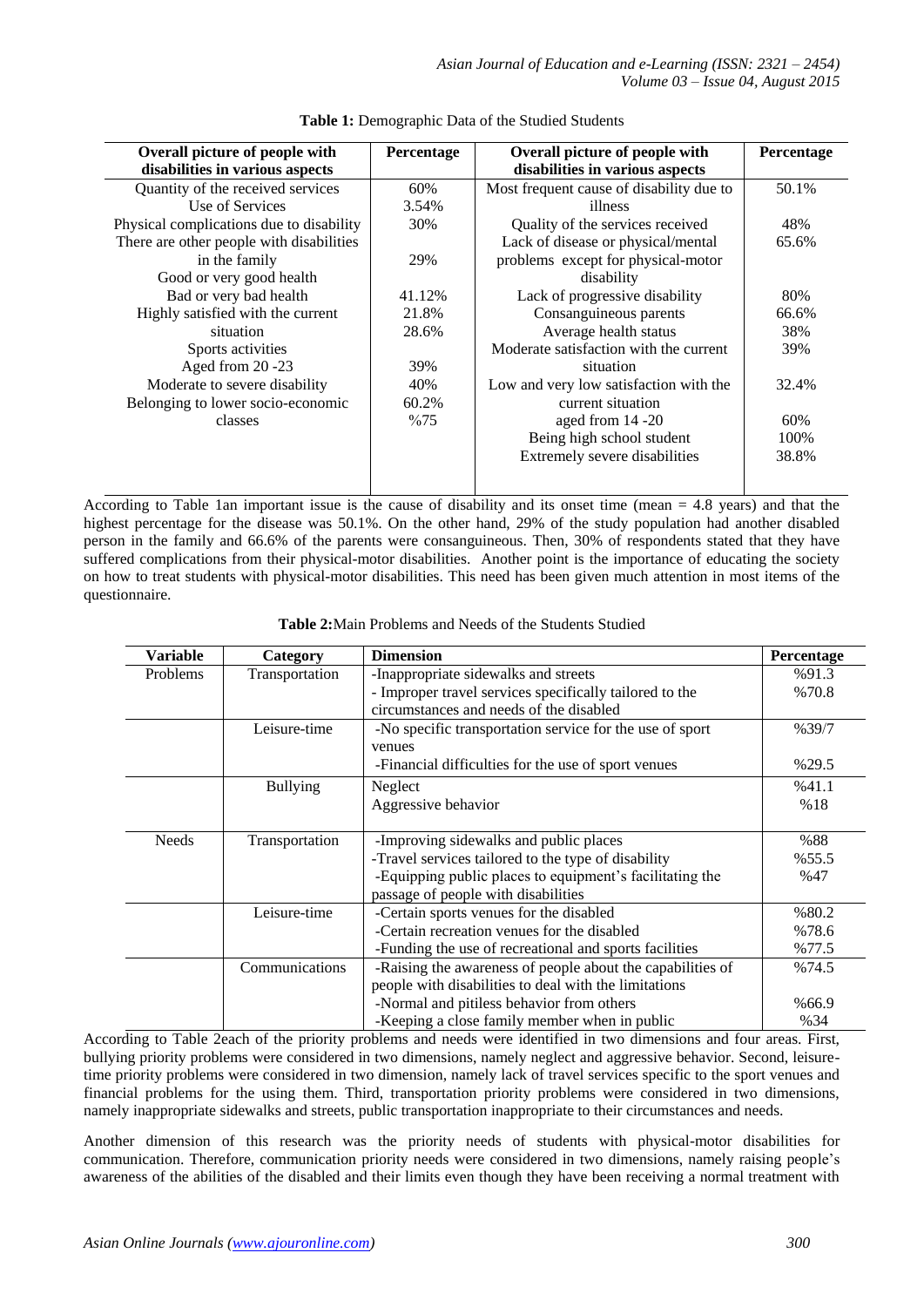no pity from others. Leisure-time priority needs: specific venues for the disabled sports, and entertainment venues for use by disabled people. Transportation priority needs: improving sidewalks and public places and travel services specifically tailored to different types of disability.

#### **4. DISCUSSION**

The purpose of this study is to determine the needs and problems of communication, leisure-time, bullying, and transportation in boy students with physical-motor disabilities. After collected data were analyzed each of the priority problems and needs were identified in two dimensions and four areas. First, bullying priority problems were considered in two dimensions, namely neglect and aggressive behavior. Second, leisure-time priority problems were considered in two dimension, namely lack of travel services specific to the sport venues and financial problems for the using them. Third, transportation priority problems were considered in two dimensions, namely inappropriate sidewalks and streets, public transportation inappropriate to their circumstances and needs. Although studies in this field are limited, the results obtained for this section of the present study are consistent with the results of the nearest study to our research, with little change in the proportion of each priority problems, see(Sharifiansani, Sajjadi, Toloee, Kazemnezhad, 2006) for example

Another dimension of this research was the priority needs of students with physical-motor disabilities for communication. Therefore, communication priority needs were considered in two dimensions, namely raising people's awareness of the abilities of the disabled and their limits even though they have been receiving a normal treatment with no pity from others. Leisure-time priority needs: specific venues for the disabled sports, and entertainment venues for use by disabled people. Transportation priority needs: improving sidewalks and public places and travel services specifically tailored to different types of disability. The results of this section of the present study are also consistent with the results of the nearest study to our research, with little change in the proportion of each priority need(Sharifiansani, Sajjadi, Toloee, Kazemnezhad, 2006)

Some results in this study need to be highlighted and discussed further. An important issue is the cause of disability and its onset time (mean = 4.8 years) and that the highest percentage for the disease was 50.1%. On the other hand, 29% of the study population had another disabled person in the family and 66.6% of the parents were consanguineous. These issues pointed out the importance of first level prevention in many cases. Then, 30% of respondents stated that they have suffered complications from their physical-motor disabilities, which pointed out the importance of second and third levels of prevention. Another point is the importance of educating the society on how to treat students with physical-motor disabilities. This need has been given much attention in most items of the questionnaire, which means that students need others to be aware of their abilities to deal with the limitations besides being treated as a normal person and having to tolerate merciless behaviors from others. Therefore, the results of this study not only indicated the greater importance of removing social impediments compared with focusing on the limitations the disabled individuals suffer from. This result should provide an opportunity for policy makers and planners with practical measures to overcome these obstacles and take steps to facilitate the participation of the disabled individuals in society. To explain the results, the study found that cultural and attitudinal differences in different societies, could be seen as one of the discrimination factors faced by individuals with disabilities(Sharifiansani, Sajjadi, Toloee, Kazemnezhad, 2006). Furthermore, the negative attitude toward people with the disability(Henry, Long-Bellil, Zhang, Himmelstein, 2011; Scheid, 2005) and lack of awareness of the capabilities of individuals with disabilities(Falkmer, Henriksson, Gregersen, Bjurulf, 2000) are other reasons for the delayed and limited attention to their presence in the society.

The first field in the present research was the need of boy students with physical-motor disabilities to communicate with others. The greatest priority in this area was related to the issue that the disabled students needed others to be aware of their abilities to deal with the limitations, besides their having to bear the normal and merciless behaviors from others. This finding is consistent with the corresponding finding of Sharifian-Sani and colleagues(Sharifiansani, Sajjadi, Toloee, Kazemnezhad, 2006). The social model of disability assumes that disability is made by the society, and it happens when the society fails to provide access and basic measures to address individuals' specific needs. The main problem here is social education; almost all the disabled students when responding to the questionnaires stated that look of pity normal people gave them really hurt them. Instead, they wanted normal people to emphasize their strengths and talents. So, the field of social education should provide and produce educational, artistic, entertainment and media programs using the capabilities of people with physical-motor disabilities. These efforts may help change the attitude of the society and their families. In addition, they should also provide educational brochures which inform people about specific training courses for general practitioners and health care professionals about the necessary precautions in handling and providing services to disabled individuals (Sharifiansani, Sajjadi, Toloee, Kazemnezhad, 2006). On the other hand, these findings are consistent with those of Lau and colleagues(Law, Petrenchik, King & Hurley, 2007) about parents' views regarding the environmental impediments to the participation of students with disabilities in recreational activities, in society, and in schools. Lau and colleagues suggested that parents may be aware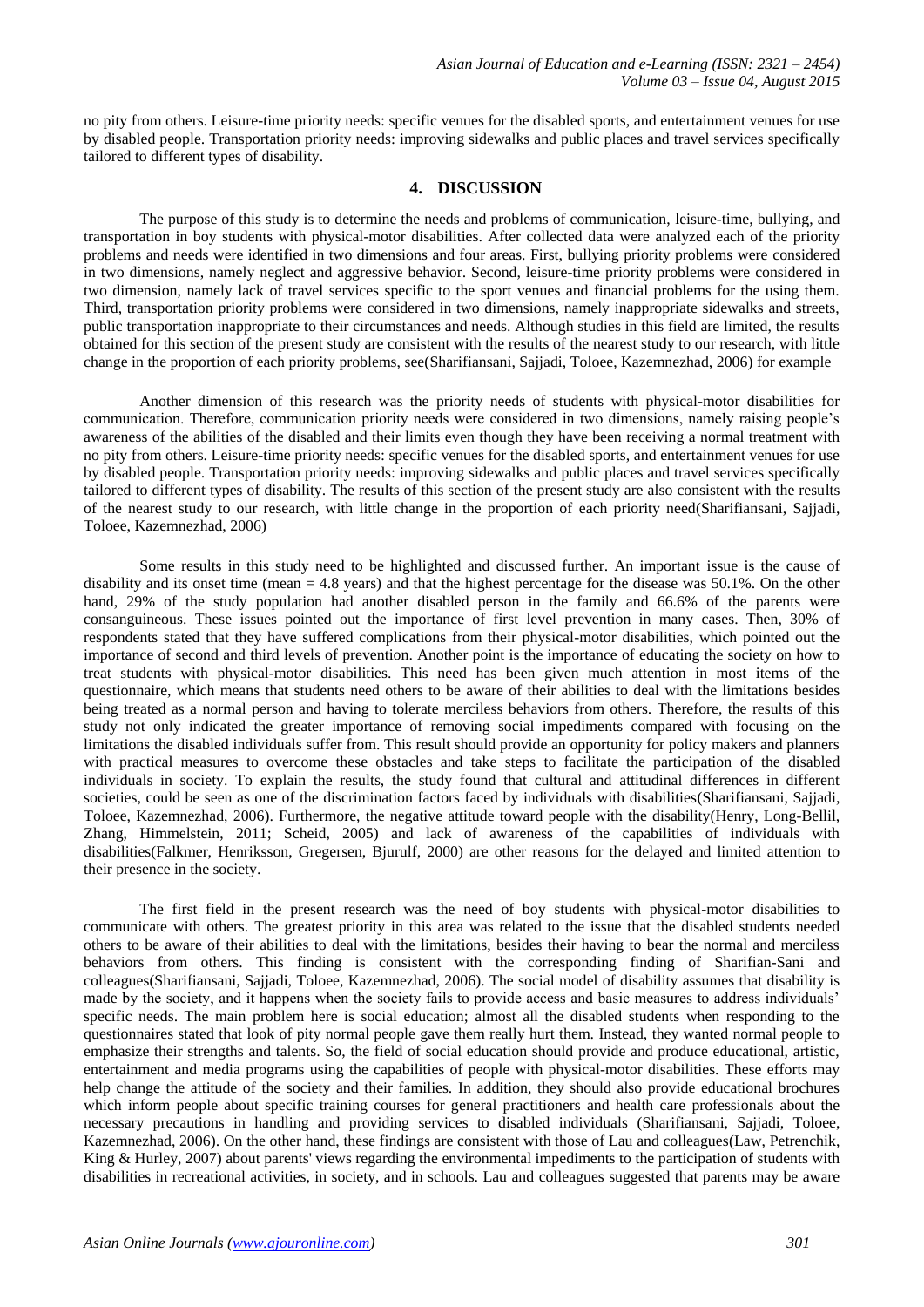of their disabled children's low self-esteem, and this is causing parents to feel doubtful to permit their children to study in ordinary schools and participate in social activities. They want to avoid their children from feeling discriminated and excluded from other normal students because of their disability. This shows that parents are concerned about how their child reacts to these negative behaviors.

With regard to bullying, most of the problems are related to neglect and aggressive behavior. This is in line with the results of Sherifian-Sani and colleagues(Sharifiansani, Sajjadi, Toloee, Kazemnezhad, 2006), but not consistent with other research such as(Hughes, Bellis, Jones, Wood, Bates, Eckley, et al. 2012; Jones, Bellis, Wood, Hughes, McCoy, Eckley, et al. 2012). In these studies, the main problems related bullying, were physical bullying, sexual abuse or bullying, hatred and crimes against disabled individuals. One of the most likely explanations for this inconsistency is related to cultural differences. In most cases, Iranian people refuse to express their problems and needs for cultural reasons. Such cases include the reluctance to reveal the occurrence of physical bullying and sexual abuse. This seems to be the main reason why there is a lack of reported cases. Researchers explained that these findings suggest that the majority of bullying against individuals with disabilities occurs in low-income and middle-income countries. So, there is a major gap that needs to be addressed because these countries generally have high rates of disabled individuals, higher levels of bullying, and lower levels of supporting services as compared with high-income countries(Jones, Bellis, Wood, Hughes, McCoy, Eckley, et al. 2012). However, other researchers have faded the above-mentioned manifestations of bullying. They believe that in many cases there are no legal principles and practices around the world to address bullying against disabled individuals. Even in high-income countries, there is strong evidence showing high rates of bullying against individuals with disabilities(Hughes, Bellis, Jones, Wood, Bates, Eckley, et al. 2012).

The main transportation priority problems are related to improper sidewalks and streets, and inappropriate public transportation according to the circumstances and needs of the disabled. This is consistent with the findings of Sherifian-Sani and colleagues(Sharifiansani, et al. 2006), except for their priorities. In Sherifian-Sani and colleagues(Sharifiansani, Sajjadi, Toloee, Kazemnezhad, 2006), main transportation priority problems were related to improper public transportation due to the circumstances and needs of the disabled, and the second priority was inappropriate sidewalks and streets. To explain the main transportation priority problems, lack of architectural standards for the disabled, weak enforcement of the existing standards and the existence of inefficient policies can be listed. Furthermore, Sherifian-Sani and colleagues(Sharifiansani, Sajjadi, Toloee, Kazemnezhad, 2006) examined a nonstudent female population, while the present study investigated physical-motor disabled students, which may have differences in the prioritization of transportation problems.

Leisure-time priority problems are related to lack of travel services specific to the sport venues and financial problems for the using them. Result from this study is in line with the result of Sherifian-Sani and colleagues(Sharifiansani, Sajjadi, Toloee, Kazemnezhad, 2006). The explanation of these priorities can be traced back to obstacles or limitations on the participation of students with disabilities in leisure-time and enjoyable activities, especially for people with more severe disabilities. This matter demonstrates the weak policies and lack of resources, infrastructures, and basic principles for planning and giving attention to vulnerable groups in society. Studies have showed that leisure-time-related problems explain the higher participation of disabled adolescent students in passive joyful activities (e.g., watching TV and video, listening to radio, and reading) and lower social participation (e.g., attending theater, cultural and social events) compared with their peers without disabilities. Furthermore, the variety and intensity of their participation were low( Pagán-Rodríguez, 2014). To explain their findings, the studies concluded that given that students with disabilities need more time to be provided with medical care, rehabilitation, participation in activities, or even to perform daily activities (e.g., personal care, cleaning, shopping, cooking, going to work) they will even have less leisure-time on weekends as compared with normal students. However, various studies have suggested that the inclusion of students with disabilities in nonsegregated schools can improve their participation in leisure-time activities and social support networks outside of school(Longo, Badia, Orgaz, 2013).

Another dimension of this study relates to the needs of physical-motor of disabled students for transportation, which include improving sidewalks and public places and travel services specifically tailored to different types of disability. The research findings in this dimension are consistent with those of Sherifian-Sani and colleagues (Sharifiansani, Sajjadi, Toloee, Kazemnezhad, 2006). In this regard, if individuals with disabilities can be provided with due access to public buildings, equipment, and passages in accordance with their disability, and enjoy convenient transportation network, and recreation and tourism centers, it gives some grounds for using their talents and potentials. Thus it can also provide some chances of avoiding or reducing of the occurrences of new disabilities and the worsening of the their disabilities(Bezi, Kiani, Afrasiabirad, 2011).

Leisure-time priority needs include specific venues for the disabled sports, and entertainment venues for use by disabled people. These findings are again consistent with those of Sherifian-Sani and colleagues( Sharifiansani, Sajjadi,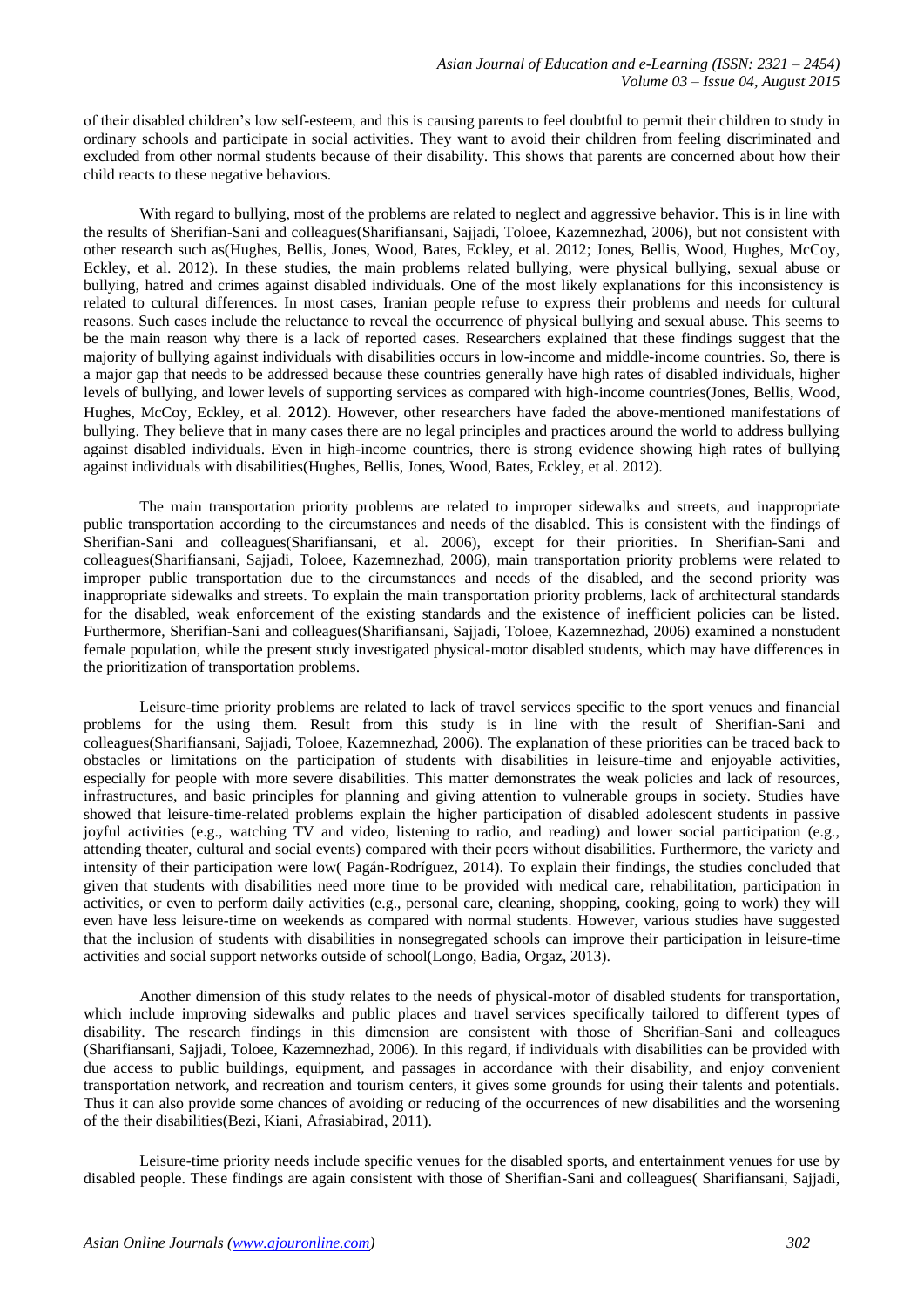Toloee, Kazemnezhad, 2006), except for prioritization of the needs. In Sherifian-Sani and colleagues (Sharifiansani, Sajjadi, Toloee, Kazemnezhad, 2006), the first leisure priority need was funding for sports facilities, while the recreation and sports venues suitable for the disabled came second in their priority. One of the reasons for this different prioritization in the two studies is that physical-motor disabled students are younger compared with the female disabled population studied in Sherifian-Sani and colleagues. Thus, instead of mentioning the funding for the sports-entertainment centers as their main priority in this field, they were more concerned about the lack or absence of such centers. Hence, dedicating sports sites to people with disabilities and paying their transportation fees, training coaches to have proper knowledge about working with the disabled, are important. Furthermore, developing appropriate mechanisms for the participation of students with physical-motor disabilities in their living quarters including local recreation centers for recreational and social support, can eliminate impediments and facilitate their participation in society (Sharifiansani, Sajjadi, Toloee, Kazemnezhad, 2006). Considering that leisure-time provides opportunities for enjoying life, it has merits and can create experience for personal and social growth, especially when leisure-time is suited with the kind and severity of the disability (Schreuer, Sachs, Rosenblum, 2014) so more emphasis is needed in this area by the relevant institutions and authorities.

#### **5. CONCLUSION**

The final results of this study not only reflect the diversity of the problems and needs of boy students with physical-motor disabilities, but also bring to light the different priorities of needs and problems in the fields of bullying, transportation, leisure-time, and communication from the perspective of the disabled students. The main limitation of this study was the small number of samples. In most cases they were due to the long absences of the students, or due to the severe disabilities of the children, particularly those with spinal cord injury, were not able to participate fully in school classes. A second limitation was the lack of focus on adult physical-motor disabled individuals.

## **6. STRENGTHS**

This study with using of screening Procedure for Needs and Problems of Students with Physical-Motor Disabilities of their look, indicating the problems and needs of the students on the one hand and Priority the problems and needs of the other hand can for deciding on the policies of the Planning to address the problems and needs of the research community and facilitate their participation in society and and the necessity of giving attention on Abilities and their talents have very effective.

#### **7. RECOMMENDATIONS**

Therefore,It is recommended that future studies be conducted with a larger sample size and with other age groups, which can increase the generalizability of the results. Performing mental rehabilitation interventions for those who suffer losses in mental health as a result of their disability by counselors and psychologists is also recommended.

## **8. SUMMARY**

The present study with focus on the problems and needs of male students with physical-motor disabilities, examined each of the four dimensions of communication, bullying, leisure-time, and transportation. leisure-time priority problems were lack of travel services, specifically to the sports venues and financial problems for using them; Priority problems related to bullying were neglect and aggressive behavior; Transportation priority problems include inappropriate sidewalks and streets. Communication priority needs examples include to raise people's awareness of the capabilities of the disabled and their limitations; leisure-time priority needs examples were specific venues for the disabled sports; Finally, Transportation priority needs include improving sidewalks and public places and travel services which are specifically tailored to different types of disability

# **9. ACKNOWLEDGMENT**

The authors would like to express their appreciation to the students who participated in this study. It is hoped that this research has provided a further step for attracting attentions of individuals, research institutions, and governmental organizations to the boy students with physical-motor disabilities.

#### **10. REFERENCES**

1. Schreuer, N., Sachs, D. & Rosenblum, S. 2014. Participation in leisure activities: Differences between children with and without physical disabilities. Research in developmental disabilities, 35(1):223-33.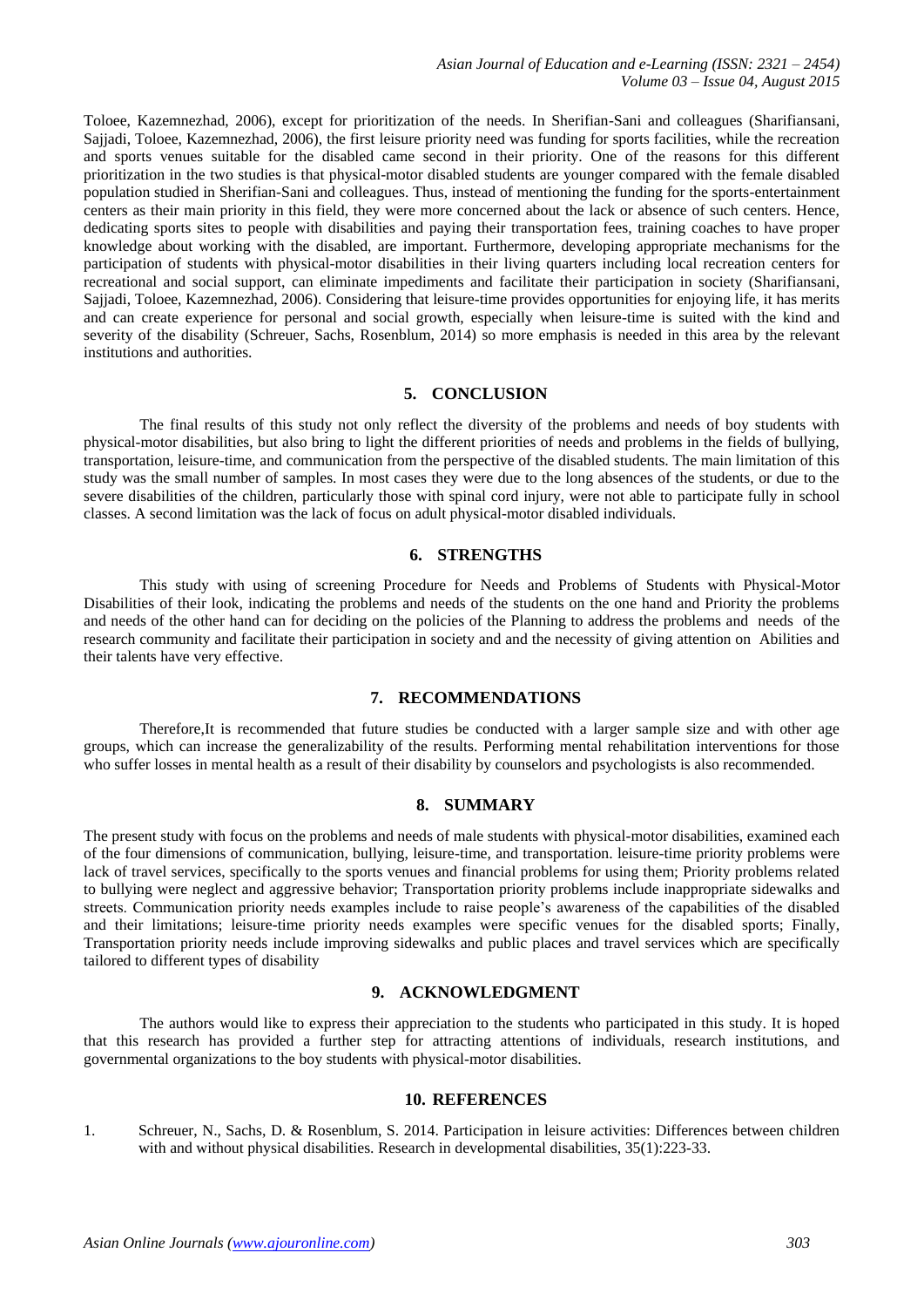- 2. Brown, R.L. & Turner, R.J. 2010. Physical disability and depression: clarifying racial/ethnic contrasts. Journal of aging and health.
- 3. Humphrey, N., Lendrum, A., Barlow, A., Wigelsworth, M. & Squires, G. 2013. Achievement for All: Improving psychosocial outcomes for students with special educational needs and disabilities. Research in developmental disabilities, 34(4):1210-25.
- 4. Hartley, S.D. &Wirz, S.L. 2002. Development of a 'communication disability model'and its implication on service delivery in low-income countries. Social science & medicine, 54(10):1543-57.
- 5. Law, M., Petrenchik, T., King, G. & Hurley, P. 2007. Perceived environmental barriers to recreational, community, and school participation for children and youth with physical disabilities. Archives of Physical Medicine and Rehabilitation, 88(12):1636-42.
- 6. Stevens, S.E., Steele, C.A., Jutai, J.W., Kalnins, I.V., Bortolussi, J.A. &Biggar, W.D. 1996. Adolescents with physical disabilities: some psychosocial aspects of health. Journal of Adolescent Health, 19(2):157-64.
- 7. Haidarpour, S., Dokanaifar, F. & Bahari, S. 2009.Effectiveness of training communication skills to increasing self-esteem and decreasing dembarrassment in physical-motor disabilities in Tehran. Journal of Modern Thoughts in Education, 3(4):41-52(in persain).
- 8. Izgiç, F., Akyuz, G., Dogan, O. & Kugu, N. 2004. Social phobia among university students and its relation to self-esteem and body image. Canadian Journal of Psychiatry, 49:630-4.
- 9. Gilak, M., Zadehmohammadi, A. & Bagheri, F. 2013. The Relationship Of Resiliency And Self-Concept With Self-Efficacy Of Handicapped Females: The Mediating Role Of Creativity. Developmental Psychology (Journal Of Iranian Psychologists), 9(35):307-15.
- 10. Ferro, M.A. & Boyle, M.H. 2013. Brief report: Testing measurement invariance and differences in self-concept between adolescents with and without physical illness or developmental disability. Journal of Adolescence, 36(5):947-51.
- 11. Ju,Y-H., Lee, S-J., Lo, SK., Wang, H-Y., Chu, H-C. &Lin, J-H. 2006. Self-perceived quality of life for adolescents with physical disabilities—a preliminary study. The Kaohsiung journal of medical sciences, 22(6):271-6.
- 12. Goffman, E. 1963. Stigma: Notes on a spoiled identity. Englewood Cliffs, NJ: Prentice-Hall; 1963.
- 13. Mihaylov, S.I., Jarvis, S.N., Colver, A.F. & Beresford, B. 2004. Identification and description of environmental factors that influence participation of children with cerebral palsy. Developmental Medicine & Child Neurology, 46(5):299-304.
- 14. McManus, V., Michelsen, S., Parkinson, K., Colver, A. Beckung, E., Pez, O. et al. 2006. Discussion groups with parents of children with cerebral palsy in Europe designed to assist development of a relevant measure of environment. Child: care, health and development, 32(2):185-92.
- 15. Khalifeh, H., Howard, L.M., Osborn, D., Moran, P. &Johnson, S. 2013. Bullying against people with disability in England and Wales: findings from a national cross-sectional survey. PloS one, 8(2):55952.
- 16. Jones, L., Bellis, M.A., Wood, S., Hughes, K., McCoy, E., Eckley, L. et al. 2012. Prevalence and risk of bullying against children with disabilities: a systematic review and meta-analysis of observational studies. The Lancet, 380(9845):899-907.
- 17. Lin, J-D., Lin, L-P., Lin, P-Y., Wu, J-L., Li, C-D. & Kuo, F-Y. 2010. Domestic bullying against people with disabilities: Prevalence and trend analyses. Research in developmental disabilities, 31(6):1264-8.
- 18. Hughes, K., Bellis, M.A., Jones, L., Wood, S., Bates, G., Eckley, L. et al. 2012. Prevalence and risk of bullying against adults with disabilities: a systematic review and meta-analysis of observational studies. Lancet, 379(9826):1621-9.
- 19. Pagán-Rodríguez, R. 2014. How do disabled individuals spend their leisure time? Disability and Health Journal, 7(2):196-205.
- 20. Longo, E., Badia, M. & Orgaz, B.M. 2013. Patterns and predictors of participation in leisure activities outside of school in children and adolescents with cerebral palsy. Research in developmental disabilities, 34(1):266-75.
- 21. Badia, M., Orgaz, B.M., Verdugo, M.A., Ullán, A.M. &Martínez, M.M. 2011. Personal factors and perceived barriers to participation in leisure activities for young and adults with developmental disabilities. Research in developmental disabilities, 32(6):2055-63.